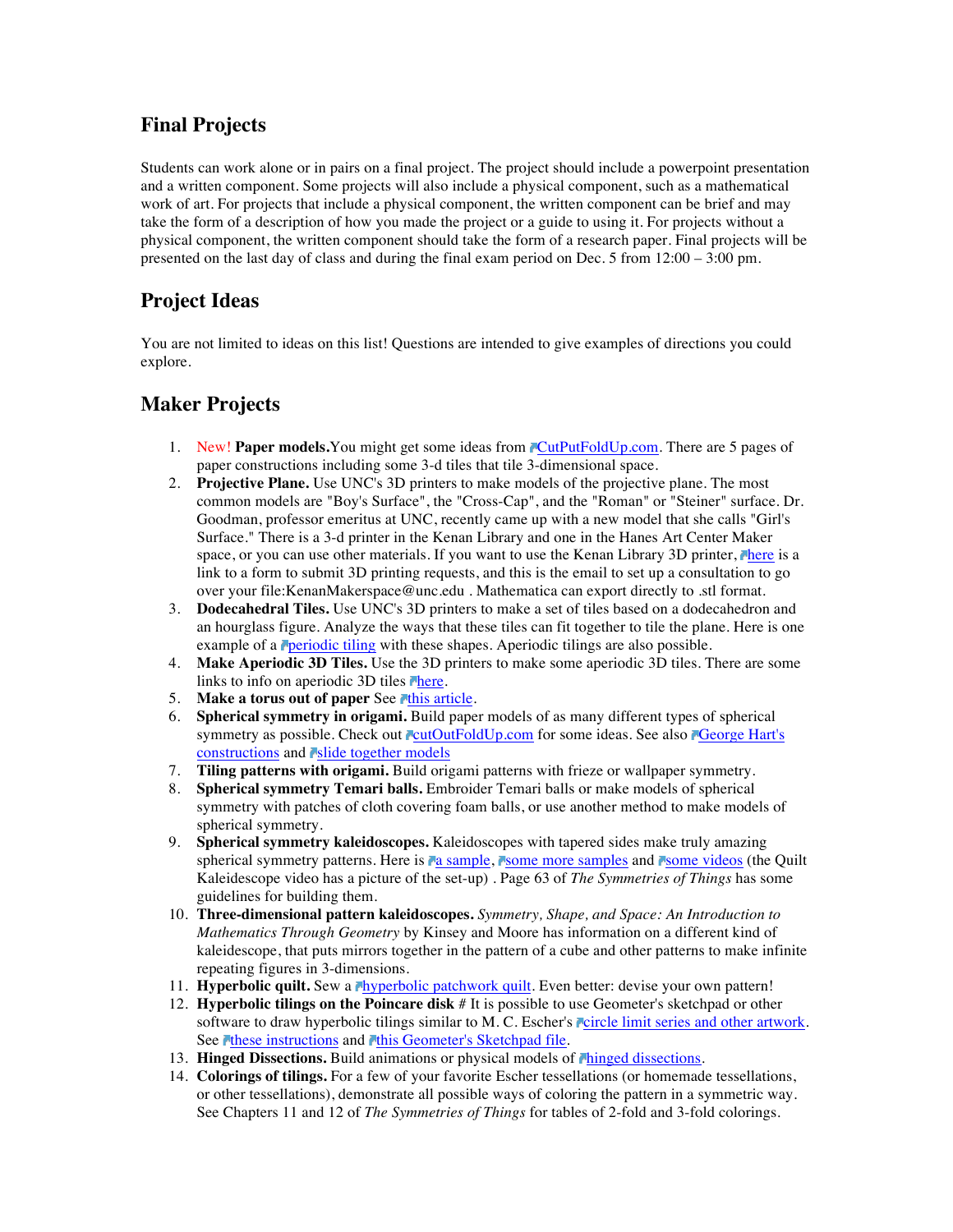- 15. **Coloring Rep-Tiles.** Systematically color some but not all of the sub-shapes of an aperiodic reptile, in the spirit of this coloring of Conway's pinwheel tiling to make quilt-like patterns with different characters. There are many rep-tiles that you could use instead of the pinwheel rep-tile.
- 16. **Musical frieze patterns.** Compose music that has frieze pattern symmetry: one motif is transformed and repeated using reflection, rotation, and translation. Musescore.org and Musescore.com and other software programs may be useful for experimentation. For physical models, music boxes like the one in the Vi Hart video Mobius Music Box can be purchased online for about \$20.

## **Research Projects**

- 1. New!**Soccer Ball History** Research the history of soccer ball patterns. When did the standard black and white pattern become popular? What are the all the official world cup patterns and what symmetry types do they have? Are there any symmetry types that are not used for World Cup balls, and if so, which and why might they not be used? Etc.
- 2. New!**Map Projection** Since the earth is curved, there is no way to make a flat map without cutting gaps or stretching and distorting some parts. Research the types of maps that can be made to represent the earth and the pros and cons of each. The same thing can be done for hyperbolic plane, instead or in addition.
- 3. **Escher Exhibit.** Tour the exhibit at the Raleigh museum of art. Build a project around your tour. For example, you could list all works on display, and categorize them by which ones involve wallpaper patterns, other symmetry patterns, or no symmetry patterns, and sub-categorize the ones involving wallpaper patterns by which of the 17 types is represented. Or, describe the styles and mathematical themes used in the works on display and analyze which themes occur during which time periods of Escher's work. Note: photography is not allowed in the exhibit.
- 4. **Study wallpaper or frieze symmetry patterns used in a particular style of art.**, for example, 19th century American quilting patterns, or Islamic lattice patterns, or Chinese pottery from a particular era, or Native American basket weaving. Are all possible symmetry patterns represented? If not, can you come up with a theory for why certain patterns are absent? Are some patterns more common than others? Why? (See section 5.5 in Symmetry, Shape, and Space book by Kinsey and Moore for Islamic lattice patterns.)
- 5. **Escher.** Analyze the wallpaper patterns used in Escher's tessellating patterns. Does he use all 17? Does he use some types more frequently during different periods of his life?
- 6. **Analyze frieze patterns used in architecture.** Are all 7 types commonly used? Are some types used more in some types of architecture?
- 7. **Frieze patterns in clothing.** Are all 7 types equally represented?
- 8. **Wallpaper patterns in clothing.** Are some pattern types used more in men's clothes (e.g. neck ties) and other types used more in women's clothes (e.g. dresses or scarves)?
- 9. **Frieze patterns in music.** What types of frieze patterns occur in what styles of music? Crab Cannon by Bach is one famous example. See **This article by Vi Hart and This article by Alissa** Crans et al. for more ideas.
- 10. **Symmetry in biology.** Which types of organisms have finite symmetry patterns and which don't? Is symmetry type something that tends to be the same for related species or vary among related species? What types of organisms show frieze pattern symmetry? Wallpaper symmetry? Fractal symmetry?
- 11. **Double Strip Patterns.** Report on the types of double strip patterns analyzed in **The Public Pt** and convert the signatures to orbifold notation.
- 12. **Three dimensional isometries.** In the 2-dimensional plane, we only needed four types of motions to describe all isometries: reflection, rotation, translation, and glide reflection. Are all these motions possible in 3-dimenstions? Are their other isometries possible in 3-d? What happens when you combine isometries in 3-d? Is a reflction of a reflection still always a rotation or translation? Etc. What about isometries in 4-dimensions?!
- 13. **Crystallographic patterns (three dimensional wallpaper patterns).** See *The Symmetry of Things*, Chapters 22 and 25. How many are there? Do they all actually occur in real crystals? What